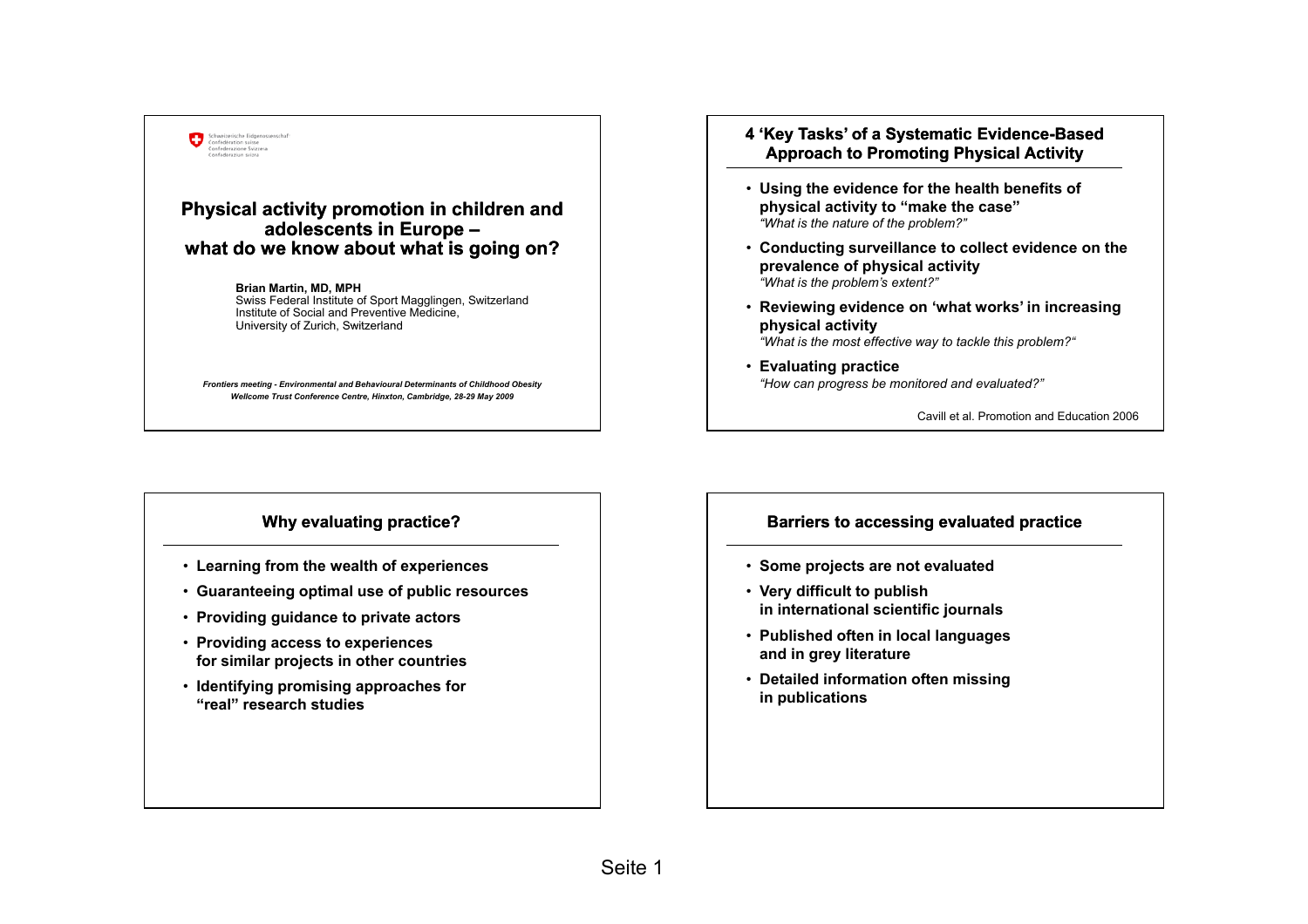





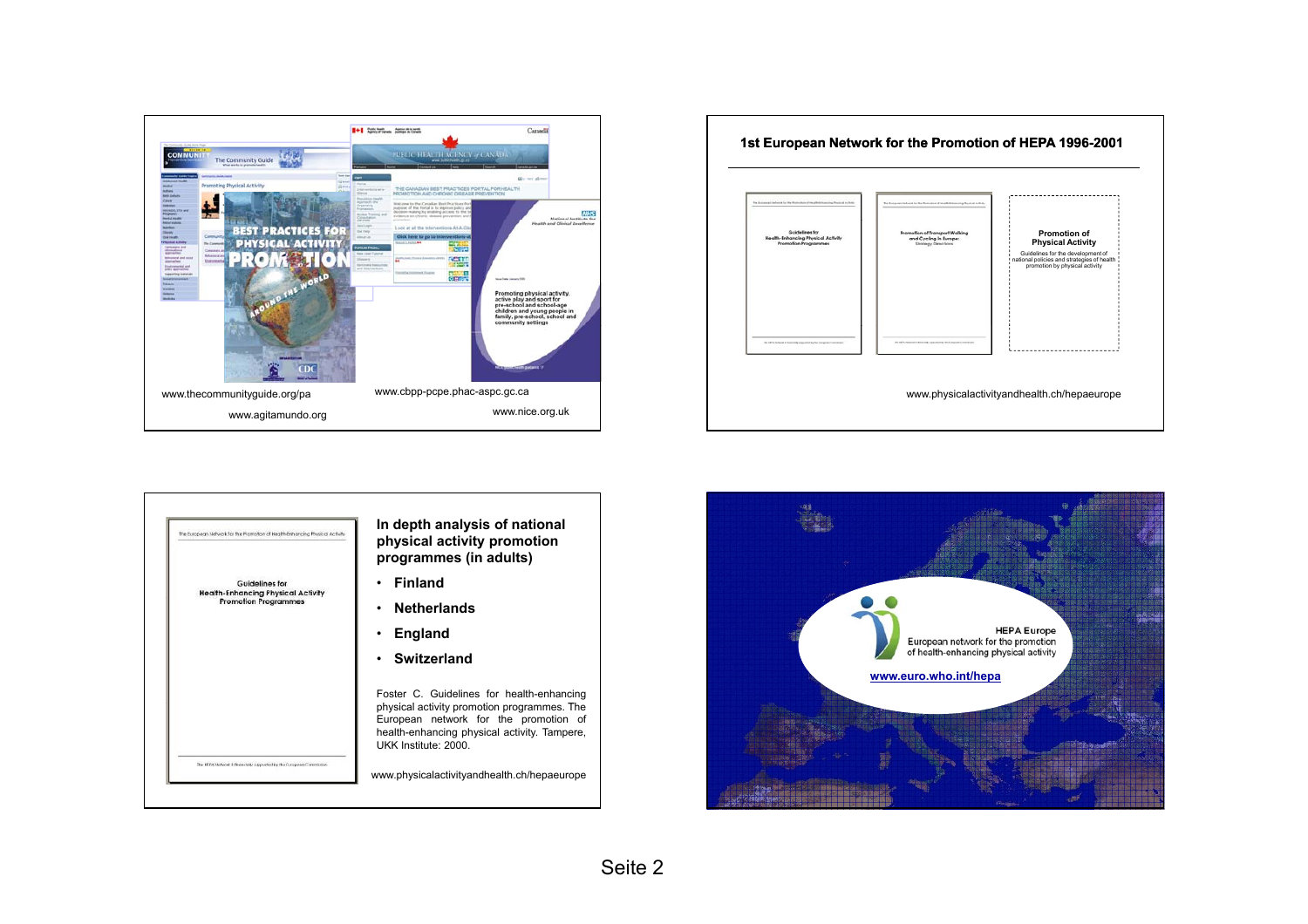



Geographical distribution of the 135 programmes screened by Jule Kunze



Geographical distribution of the 21 programmes selected for analysis by Jule Kunze



*Slide courtesy of BHF Health Promotion Research Group, University of Oxford*

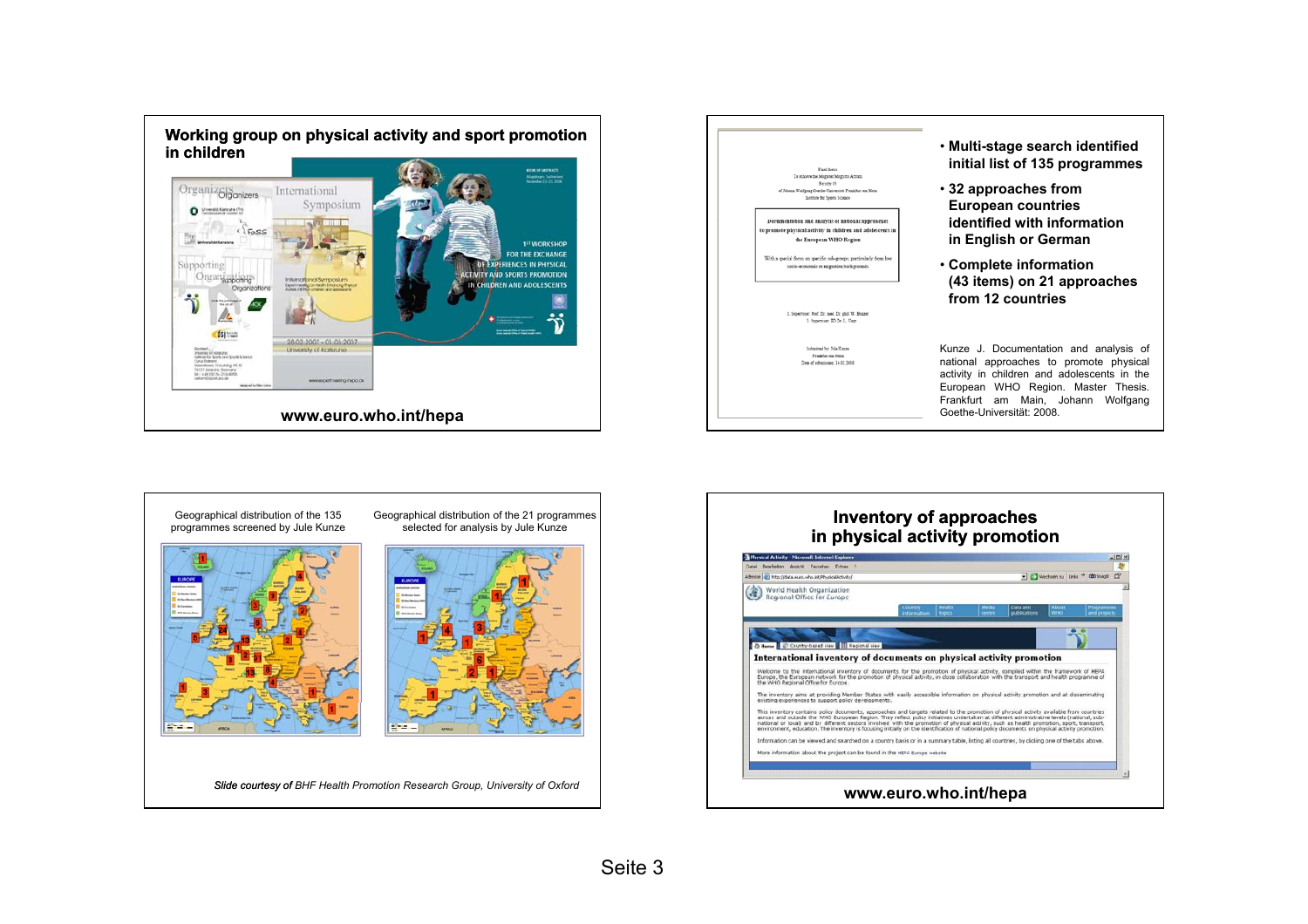





| UNIVERSITY OF OXFORD<br>DEPARTMENT OF PUBLIC HEALTH                                                         | <b>Programmes analysed</b>                              |
|-------------------------------------------------------------------------------------------------------------|---------------------------------------------------------|
| <b>British Heart Foundation Health Promotion</b><br><b>Research Group</b>                                   | • Beweegkriebels<br><b>The Netherlands</b>              |
|                                                                                                             | • Handshake with Sport<br>Sweden                        |
| An analysis of national approaches to promoting physical activity<br>and sports in children and adolescents | • Kampagne Kinderturnen -<br>Kinderturn-Test<br>Germany |
|                                                                                                             | $\bullet$ Move with Us<br>Spain                         |
|                                                                                                             | • Sports Adventure around the<br>Globe<br>Finland       |
|                                                                                                             | • Youth and Sports<br>Switzerland                       |